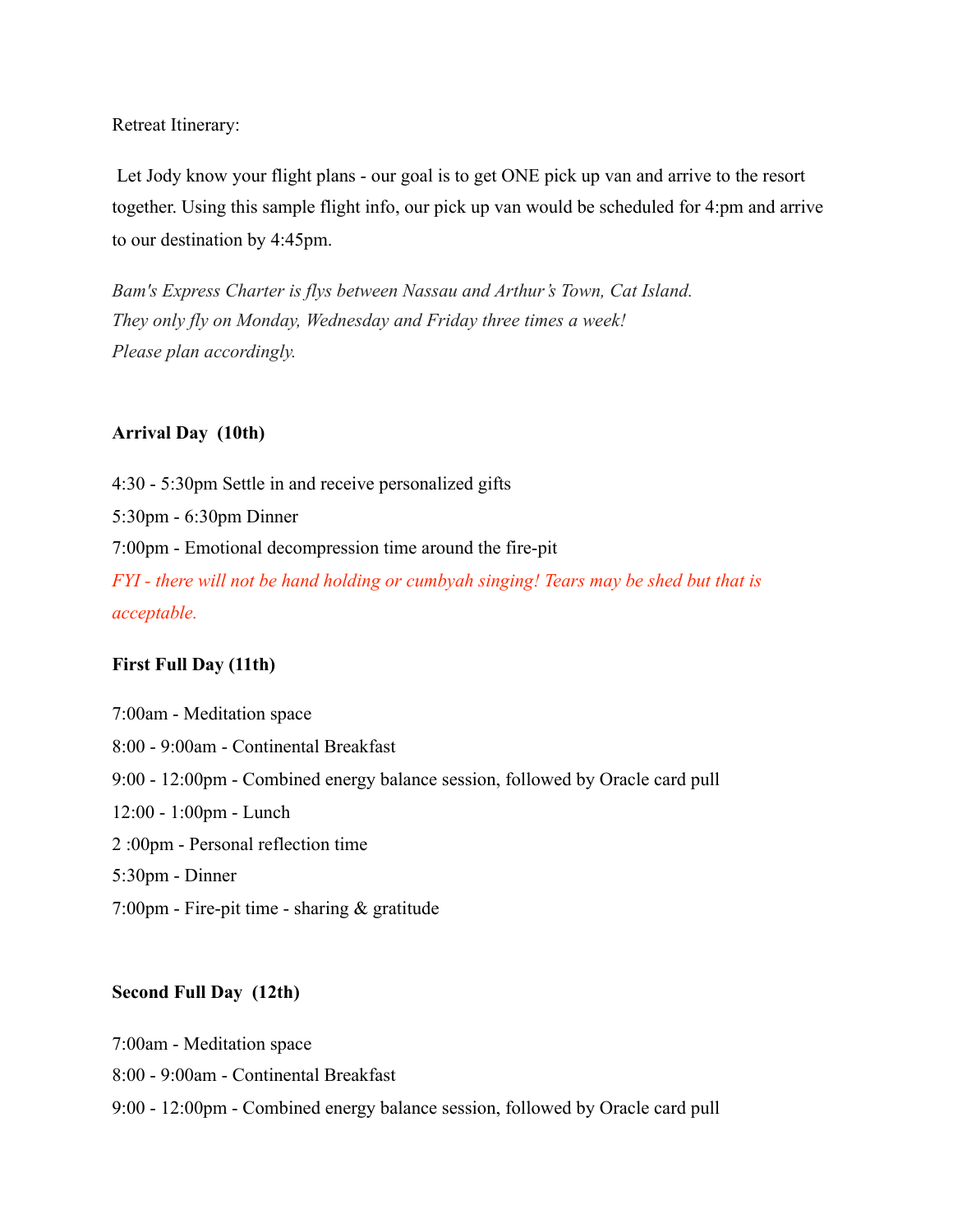12:00 - 1:00pm - Lunch 2 :00pm - Personal reflection time 5:30pm - Dinner 7:00pm - Fire-pit time - sharing & gratitude

# **Third Full Day (13th)**

7:00am - Meditation space 8:00 - 9:00am - Continental Breakfast 9:00 - 12:00pm daily meet-up for group learning by attendees, questions & interests 12:00 - 1:00pm - Lunch 2 PM - Personal reflection time 5:30pm - Dinner 7:00pm - Fire-pit time - sharing & gratitude

# **Fourth Full Day (14th)**

7:00am - Meditation space 8:00 - 9:00am - Continental Breakfast 9:00 - 12:00pm - Beach hike 12:00 - 1:00pm - Lunch 2 PM - Personal reflection/Beach time 5:30pm - Dinner @ the Smoke Pot 7:00pm - Fire-pit time - sharing & gratitude

#### **Last Day (15th)**

7:00am - Meditation space 8:00 - 9:00am - Continental Breakfast 9:00 - 11:00pm - Closing group exercise through personal reflection, & check out time

**Again, planning on only have ONE pick up van to take us back to the airport - Most likely flying to the island with BAM'S EXPRESS CHARTER**